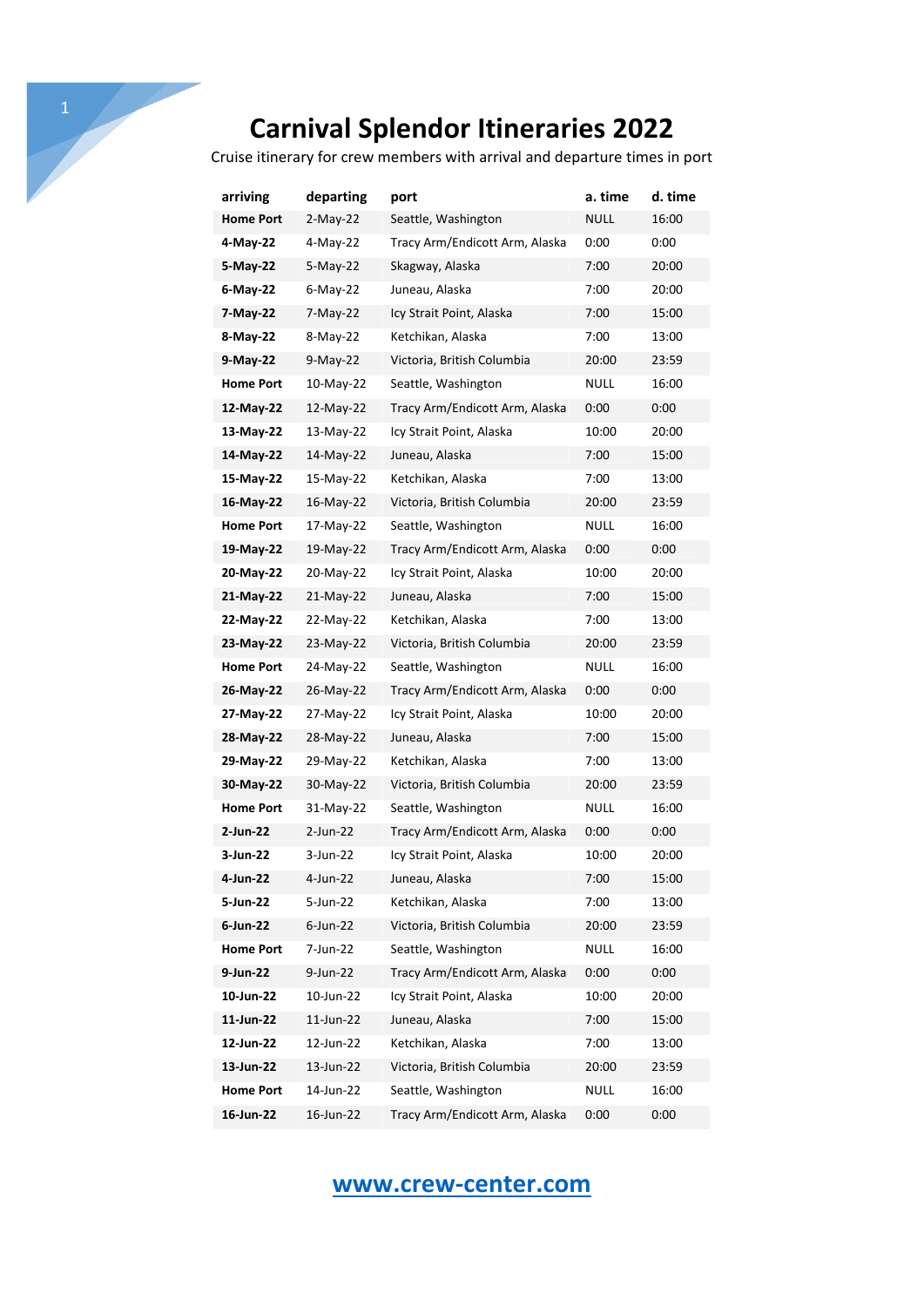Cruise itinerary for crew members with arrival and departure times in port

| 17-Jun-22        | 17-Jun-22   | Icy Strait Point, Alaska       | 10:00       | 20:00 |
|------------------|-------------|--------------------------------|-------------|-------|
| 18-Jun-22        | 18-Jun-22   | Juneau, Alaska                 | 7:00        | 15:00 |
| 19-Jun-22        | 19-Jun-22   | Ketchikan, Alaska              | 7:00        | 13:00 |
| 20-Jun-22        | 20-Jun-22   | Victoria, British Columbia     | 20:00       | 23:59 |
| <b>Home Port</b> | 21-Jun-22   | Seattle, Washington            | NULL        | 16:00 |
| 23-Jun-22        | 23-Jun-22   | Tracy Arm/Endicott Arm, Alaska | 0:00        | 0:00  |
| 24-Jun-22        | 24-Jun-22   | Icy Strait Point, Alaska       | 10:00       | 20:00 |
| 25-Jun-22        | 25-Jun-22   | Juneau, Alaska                 | 7:00        | 15:00 |
| 26-Jun-22        | 26-Jun-22   | Ketchikan, Alaska              | 7:00        | 13:00 |
| 27-Jun-22        | 27-Jun-22   | Victoria, British Columbia     | 20:00       | 23:59 |
| <b>Home Port</b> | 28-Jun-22   | Seattle, Washington            | NULL        | 16:00 |
| 30-Jun-22        | 30-Jun-22   | Tracy Arm/Endicott Arm, Alaska | 0:00        | 0:00  |
| 1-Jul-22         | 1-Jul-22    | Icy Strait Point, Alaska       | 10:00       | 20:00 |
| 2-Jul-22         | 2-Jul-22    | Juneau, Alaska                 | 7:00        | 15:00 |
| 3-Jul-22         | 3-Jul-22    | Ketchikan, Alaska              | 7:00        | 13:00 |
| 4-Jul-22         | 4-Jul-22    | Victoria, British Columbia     | 20:00       | 23:59 |
| <b>Home Port</b> | 5-Jul-22    | Seattle, Washington            | NULL        | 16:00 |
| 7-Jul-22         | 7-Jul-22    | Tracy Arm/Endicott Arm, Alaska | 0:00        | 0:00  |
| 8-Jul-22         | 8-Jul-22    | Sitka, Alaska                  | 9:00        | 16:00 |
| 9-Jul-22         | $9$ -Jul-22 | Juneau, Alaska                 | 7:00        | 15:00 |
| 10-Jul-22        | 10-Jul-22   | Ketchikan, Alaska              | 7:00        | 13:00 |
| 11-Jul-22        | 11-Jul-22   | Victoria, British Columbia     | 20:00       | 23:59 |
| <b>Home Port</b> | 12-Jul-22   | Seattle, Washington            | NULL        | 16:00 |
| 14-Jul-22        | 14-Jul-22   | Tracy Arm/Endicott Arm, Alaska | 0:00        | 0:00  |
| 15-Jul-22        | 15-Jul-22   | Icy Strait Point, Alaska       | 10:00       | 20:00 |
| 16-Jul-22        | 16-Jul-22   | Juneau, Alaska                 | 7:00        | 15:00 |
| 17-Jul-22        | 17-Jul-22   | Ketchikan, Alaska              | 7:00        | 13:00 |
| 18-Jul-22        | 18-Jul-22   | Victoria, British Columbia     | 20:00       | 23:59 |
| <b>Home Port</b> | 19-Jul-22   | Seattle, Washington            | NULL        | 16:00 |
| 21-Jul-22        | 21-Jul-22   | Tracy Arm/Endicott Arm, Alaska | 0:00        | 0:00  |
| 22-Jul-22        | 22-Jul-22   | Icy Strait Point, Alaska       | 10:00       | 20:00 |
| 23-Jul-22        | 23-Jul-22   | Juneau, Alaska                 | 7:00        | 15:00 |
| 24-Jul-22        | 24-Jul-22   | Ketchikan, Alaska              | 7:00        | 13:00 |
| 25-Jul-22        | 25-Jul-22   | Victoria, British Columbia     | 20:00       | 23:59 |
| <b>Home Port</b> | 26-Jul-22   | Seattle, Washington            | <b>NULL</b> | 16:00 |
| 28-Jul-22        | 28-Jul-22   | Tracy Arm/Endicott Arm, Alaska | 0:00        | 0:00  |
| 29-Jul-22        | 29-Jul-22   | Icy Strait Point, Alaska       | 10:00       | 20:00 |
| 30-Jul-22        | 30-Jul-22   | Juneau, Alaska                 | 7:00        | 15:00 |
| 31-Jul-22        | 31-Jul-22   | Ketchikan, Alaska              | 7:00        | 13:00 |
| 1-Aug-22         | 1-Aug-22    | Victoria, British Columbia     | 20:00       | 23:59 |

## **www.crew-center.com**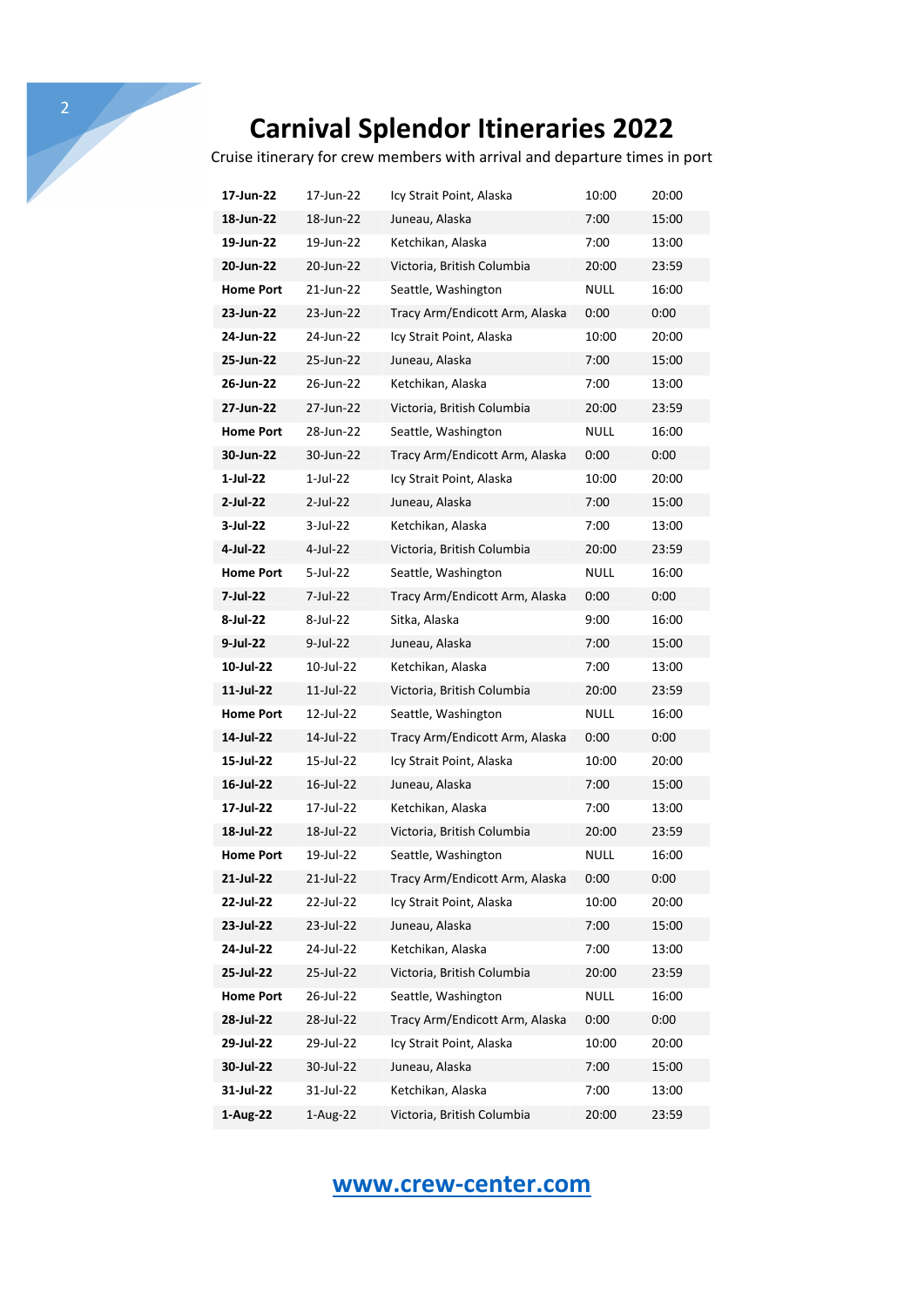Cruise itinerary for crew members with arrival and departure times in port

| Home Port        | 2-Aug-22    | Seattle, Washington            | NULL        | 16:00 |
|------------------|-------------|--------------------------------|-------------|-------|
| 4-Aug-22         | 4-Aug-22    | Tracy Arm/Endicott Arm, Alaska | 0:00        | 0:00  |
| 5-Aug-22         | 5-Aug-22    | Icy Strait Point, Alaska       | 10:00       | 20:00 |
| $6 - Aug-22$     | $6$ -Aug-22 | Juneau, Alaska                 | 7:00        | 15:00 |
| 7-Aug-22         | 7-Aug-22    | Ketchikan, Alaska              | 7:00        | 13:00 |
| 8-Aug-22         | 8-Aug-22    | Victoria, British Columbia     | 20:00       | 23:59 |
| <b>Home Port</b> | 9-Aug-22    | Seattle, Washington            | NULL        | 16:00 |
| 11-Aug-22        | 11-Aug-22   | Tracy Arm/Endicott Arm, Alaska | 0:00        | 0:00  |
| 12-Aug-22        | 12-Aug-22   | Icy Strait Point, Alaska       | 10:00       | 20:00 |
| 13-Aug-22        | 13-Aug-22   | Juneau, Alaska                 | 7:00        | 15:00 |
| 14-Aug-22        | 14-Aug-22   | Ketchikan, Alaska              | 7:00        | 13:00 |
| 15-Aug-22        | 15-Aug-22   | Victoria, British Columbia     | 20:00       | 23:59 |
| <b>Home Port</b> | 16-Aug-22   | Seattle, Washington            | NULL        | 16:00 |
| 18-Aug-22        | 18-Aug-22   | Tracy Arm/Endicott Arm, Alaska | 0:00        | 0:00  |
| 19-Aug-22        | 19-Aug-22   | Icy Strait Point, Alaska       | 10:00       | 20:00 |
| 20-Aug-22        | 20-Aug-22   | Juneau, Alaska                 | 7:00        | 15:00 |
| 21-Aug-22        | 21-Aug-22   | Ketchikan, Alaska              | 7:00        | 13:00 |
| 22-Aug-22        | 22-Aug-22   | Victoria, British Columbia     | 20:00       | 23:59 |
| <b>Home Port</b> | 23-Aug-22   | Seattle, Washington            | NULL        | 16:00 |
| 25-Aug-22        | 25-Aug-22   | Tracy Arm/Endicott Arm, Alaska | 0:00        | 0:00  |
| 26-Aug-22        | 26-Aug-22   | Icy Strait Point, Alaska       | 10:00       | 20:00 |
| 27-Aug-22        | 27-Aug-22   | Juneau, Alaska                 | 7:00        | 15:00 |
| 28-Aug-22        | 28-Aug-22   | Ketchikan, Alaska              | 7:00        | 13:00 |
| 29-Aug-22        | 29-Aug-22   | Victoria, British Columbia     | 20:00       | 23:59 |
| <b>Home Port</b> | 30-Aug-22   | Seattle, Washington            | NULL        | 16:00 |
| 1-Sep-22         | $1-Sep-22$  | Tracy Arm/Endicott Arm, Alaska | 0:00        | 0:00  |
| 2-Sep-22         | 2-Sep-22    | Icy Strait Point, Alaska       | 10:00       | 20:00 |
| 3-Sep-22         | 3-Sep-22    | Juneau, Alaska                 | 7:00        | 15:00 |
| 4-Sep-22         | 4-Sep-22    | Ketchikan, Alaska              | 7:00        | 13:00 |
| 5-Sep-22         | 5-Sep-22    | Victoria, British Columbia     | 20:00       | 23:59 |
| <b>Home Port</b> | 5-Oct-22    | Sydney, Australia              | NULL        | 16:00 |
| 7-Oct-22         | 7-Oct-22    | Moreton Island, Australia      | 8:00        | 20:00 |
| <b>Home Port</b> | 9-Oct-22    | Sydney, Australia              | <b>NULL</b> | 16:00 |
| 12-Oct-22        | 12-Oct-22   | Noumea, New Caledonia          | 8:00        | 17:00 |
| 13-Oct-22        | 13-Oct-22   | Mare, New Caledonia            | 8:00        | 17:00 |
| 14-Oct-22        | 14-Oct-22   | Mystery Island, Vanuatu        | 8:00        | 17:00 |
| 15-Oct-22        | 15-Oct-22   | Lifou, New Caledonia           | 8:00        | 17:00 |
| <b>Home Port</b> | 19-Oct-22   | Sydney, Australia              | NULL        | 16:00 |
| 22-Oct-22        | 22-Oct-22   | Noumea, New Caledonia          | 8:00        | 17:00 |
| 23-Oct-22        | 23-Oct-22   | Lifou, New Caledonia           | 8:00        | 17:00 |

## **www.crew-center.com**